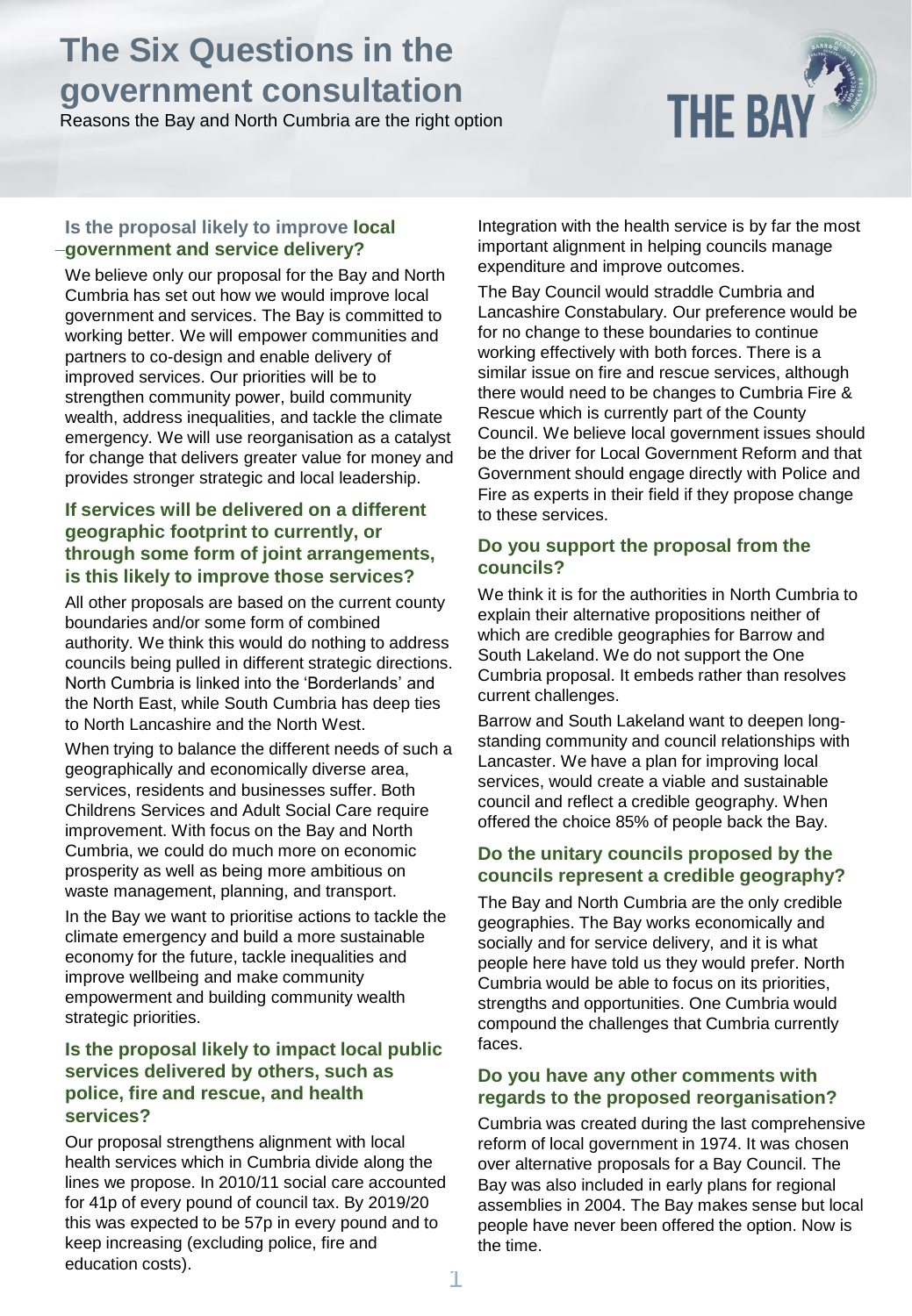# **Advantages of the Bay and North Cumbria**

We are proposing two new unitaries – one for The Bay covering the area of Barrow, Lancaster, and South Lakeland and, another for North Cumbria covering the area of Allerdale, Carlisle, Copeland, and Eden.

# **THE BAY**

## **Test 1: The Bay and North Cumbria will improve local government services**

The councils will reflect the natural geography. The majestic Lakes are a great asset but physically separate north and south Cumbria. County services recognise this and operate along the lines of different district areas. Creating the Bay and North Cumbria unitaries would respect our geography and enable more tailored solutions.

Improved service delivery will come from each area being able to design new councils to address distinct community priorities and opportunities without compromise. The Bay would reinforce existing joint working between Barrow, Lancaster, and South Lakeland. North Cumbria would strengthen alignment around the Borderlands and the Energy Coast. The Bay and North Cumbria would be free to accelerate integration with their respective local NHS partners.

Our reform agenda will enable us to take forward required improvements in areas like Children's services, Adult Social Care and transport. We would also be able to empower communities and focus on their priorities, including tackling inequalities and the climate emergency.

All local councils have had to make significant financial savings and are still experiencing financial pressures. Each proposal offers potential efficiencies but adopts different approaches to achieving them. The Bay proposal enhances value through reinvesting in service reform, unlike alternatives dependent on unsustainable staff and spending cuts.

## **Test 2: The Bay and North Cumbria will be stronger strategic and local leaders**

The Bay would have a population of 319,000 and North Cumbria 327,000 placing them both in the top twenty largest unitaries in the country. Both would reflect their functional economic areas, with 96% of people who live in the Bay also working here. Together their population would be 20% more than that of Cumbria only solutions.

Our plans would enhance local democracy and representation. We will support new parishes where people want them. We will support the Boundary Commission to reflect boundaries in their review of Parliamentary seats. We will bring unitary councillors closer to the people they serve improving accountability. We will work with leaders from all sectors across the locality to put communities first.

We will also work together, and with others, on securing a better devolution deal than would be possible by Cumbria acting alone. Investment funds associated with devolution deals to single county areas have been around one third of the level of those to Combined Authorities.

## **Test 3: Only the Bay has demonstrated a good deal of specific local support**

The Bay has demonstrably strong local support. Public opinion polling of 1000 adults in The Bay found 60% believe the area would be best served by our proposal. A joint survey of people received over 3000 responses with 85% of people favouring The Bay over a single county unitary (One Cumbria). Polling for North Cumbria districts showed a preference for any two unitary model, while the county have only recorded support for unitary local government, rather than specific proposal for a single or two unitary Councils.

Each of our councils debated and overwhelmingly approved our submission with councillors from across the political spectrum backing the Bay. 88% of local councillors voted for the Bay.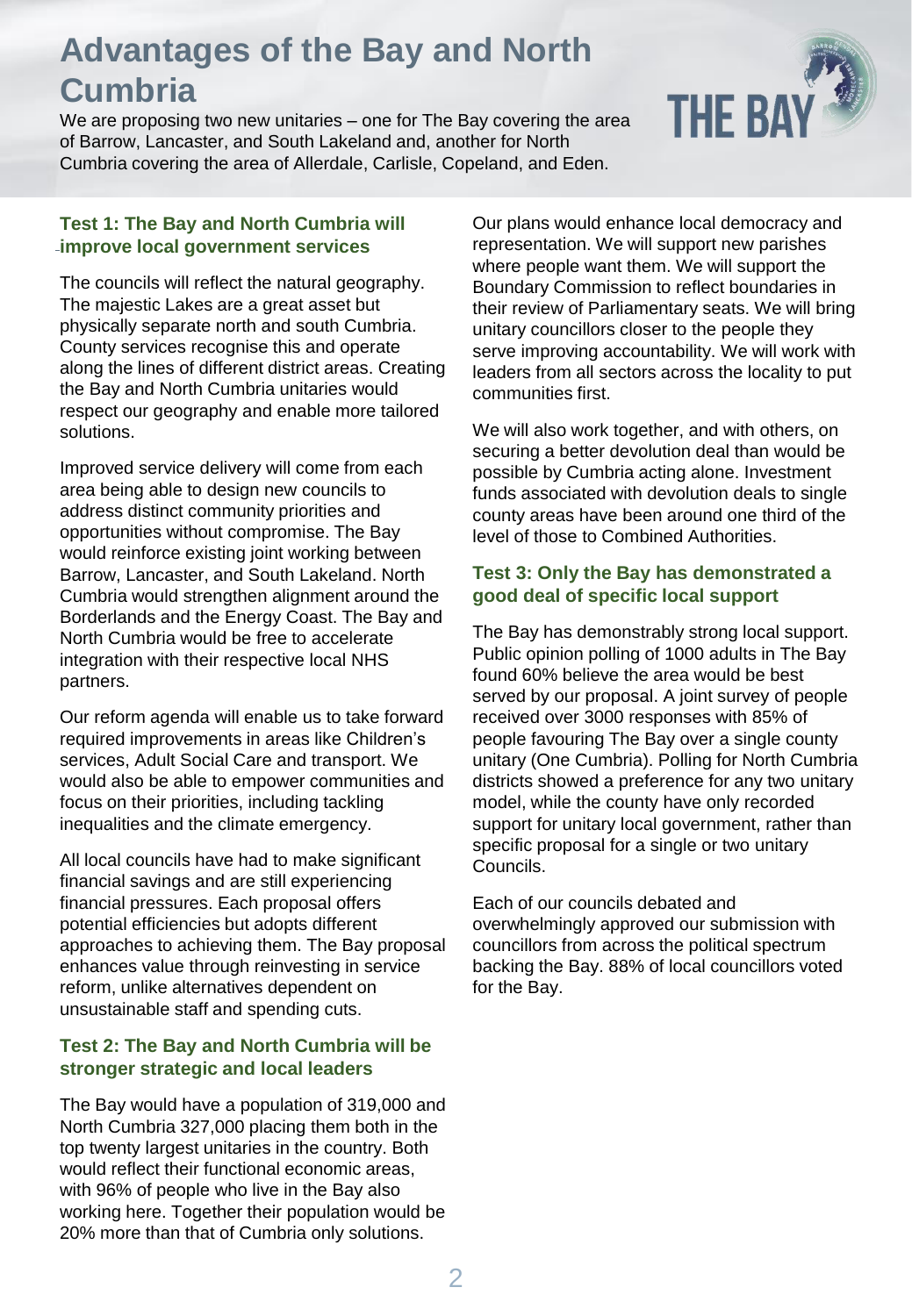# **Questions about One Cumbria**

Cumbria County Council want One Cumbria to abolish local districts and to continue their model. We believe a single authority in Carlisle based on the County Council weakens local government, lacks local support, represents a challenging geography and will not best enable the future devolution of powers and resources from Government

## **Will One Cumbria really improve local government, services and save costs?**

- *If the County Council has struggled to balance different community needs, why would a unitary on the same geography be any better?* The county council was created in 1974 against alternative recommendations for the Bay and North Cumbria. The Bay was also an option in regional assembly proposals in 2004. This time the Bay should have its own council.
- *Would a physically remote council improve services?* One Cumbria would be one of the largest unitaries in England by both population and area. It would have the same population as Wiltshire but be twice the size. Proposals for Local Area Committees recognise Carlisle is simply too isolated to improve local government services.
- *Why can only One Cumbria improve services?* One Cumbria consistently claims that only one council can improve services but fails to explain why. Simplification benefits from being a unitary apply to all proposals. Forcing a single service delivery model across such a large area would be a backward step. Many county services today require improvement. We need a different model, where councils work with partners to support communities and businesses. Most important of all these connections is with the local NHS, which operates as two systems better aligned to the Bay and North Cumbria.
- *Will claimed savings really be delivered?* One Cumbria depends on significant reductions in staffing and supplier spend that risk future financial viability. All councils have had to make significant financial savings and will have further financial pressures following the pandemic. How can we be confident this ambitious scale of saving is possible without reducing service standards? Will there be the capacity to deliver improvements?

#### **Is One Cumbria really going to provide stronger strategic and local leadership?**

- *Will people be better represented?* One Cumbria would have a population of around 500,000 people making it one of the top five largest unitaries in the country. As it is likely to have less than one hundred councillors each will have an unsustainable caseload.
- *Will Parishes really have increased voice?*  Given the desire to have standard approaches, One Cumbria would find it hard to develop different relationships with over 200 Parish Councils and individual Parishes will find it hard for their voice to be heard.
- *Will a devolution deal be possible?* A single unitary will not be well placed to secure a devolution deal. The strategic voice for Cumbria will be diminished by one council compared to the strength of Combined Authorities. Investment funds for devolution deals to single county areas have been around one third of those to Combined Authorities.
- *Will a single authority really be viable?* One Cumbria will need to behave as though it was two unitaries in its relationships with the health system. This will also be necessary in relation to growth because the economic areas of the North and the Bay pull in different directions – to South Scotland and North East England and to North Lancashire and North West England.

## **Can One Cumbria really claim it has demonstrated a good deal of local support?**

- *Is there cross-county council support for One Cumbria?* Full Council did not debate and approve the One Cumbria proposal in the context of the current invitation.
- *Is there local support for One Cumbria?* All statements relate to the principle of unitary local government not the specific proposal. Our polling shows people don't want One Cumbria to be imposed on them top down by the county – or by Government.